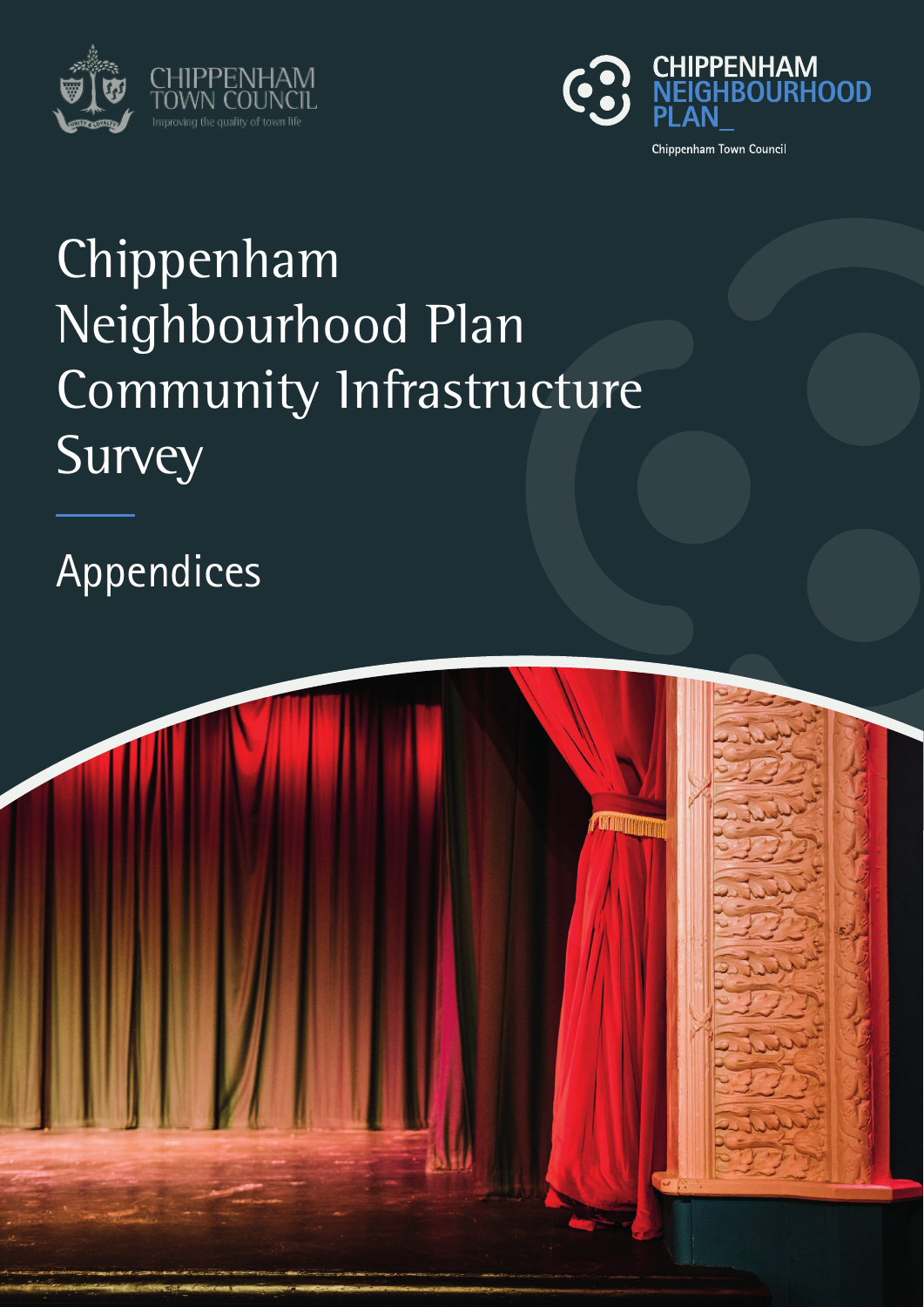



## Appendices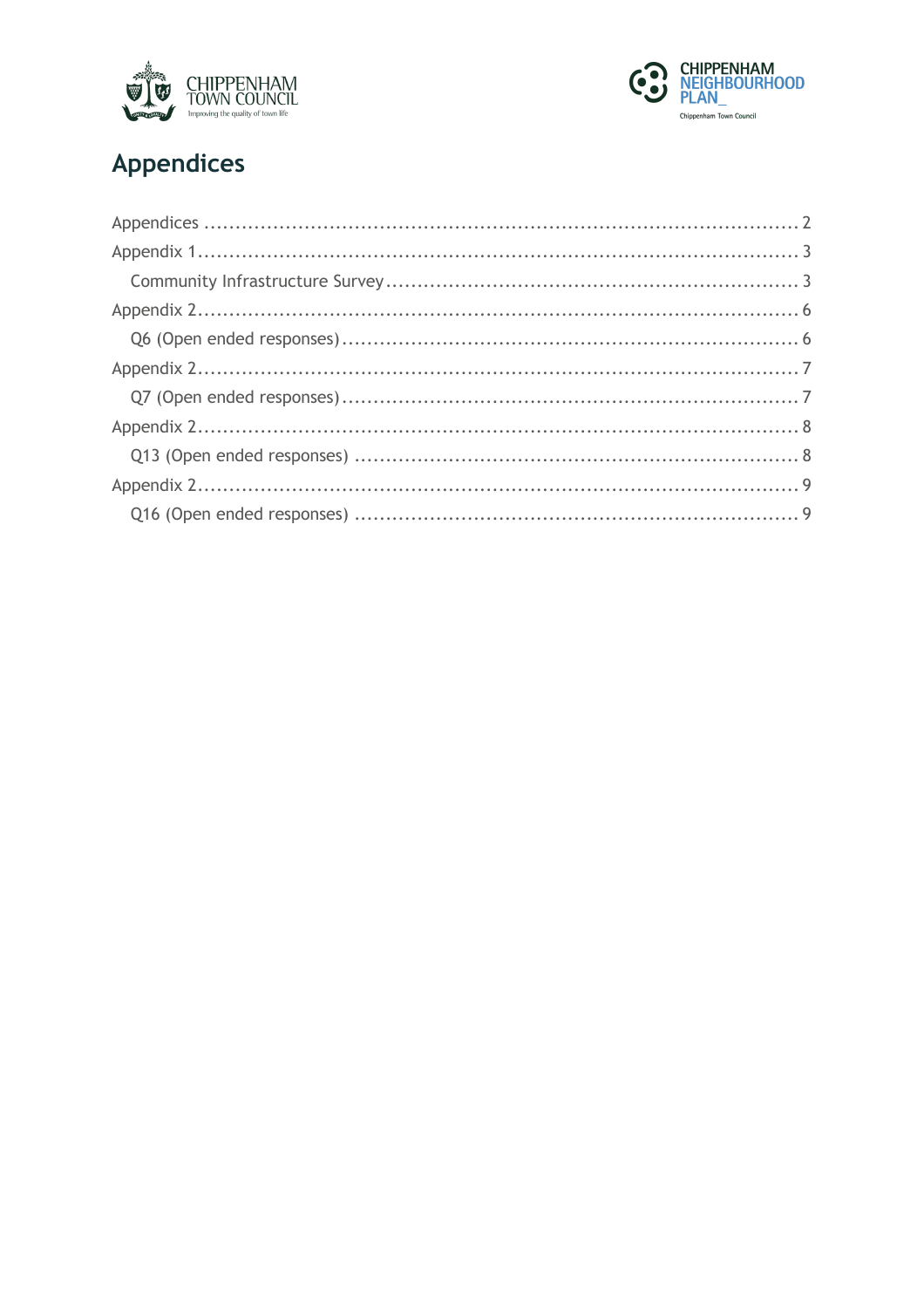



### **Appendix 1** Community Infrastructure Survey

Survey Key

• Radio button Tick box (multiple choice)

**Welcome to our survey**

Thank you for participating in our survey. Your feedback is important!

Neighbourhood Plans must reflect the needs and views of the community. This survey is an important way for us to learn about Community Infrastructure Providers.

It should take you around 10 minutes to complete the survey.

Find out more about Chippenham Neighbourhood Plan on our website:

www.chippenhamneighbourhoodplan.org.uk

**Q1 What is the name of your venue?**

**Q2 What is the address of your venue?**

**Q3 Do you have a website? If so, please input the website URL below:**

**Q4 Who is the main contact person for your venue?**

**Q5 What is the main contact email address for your venue?**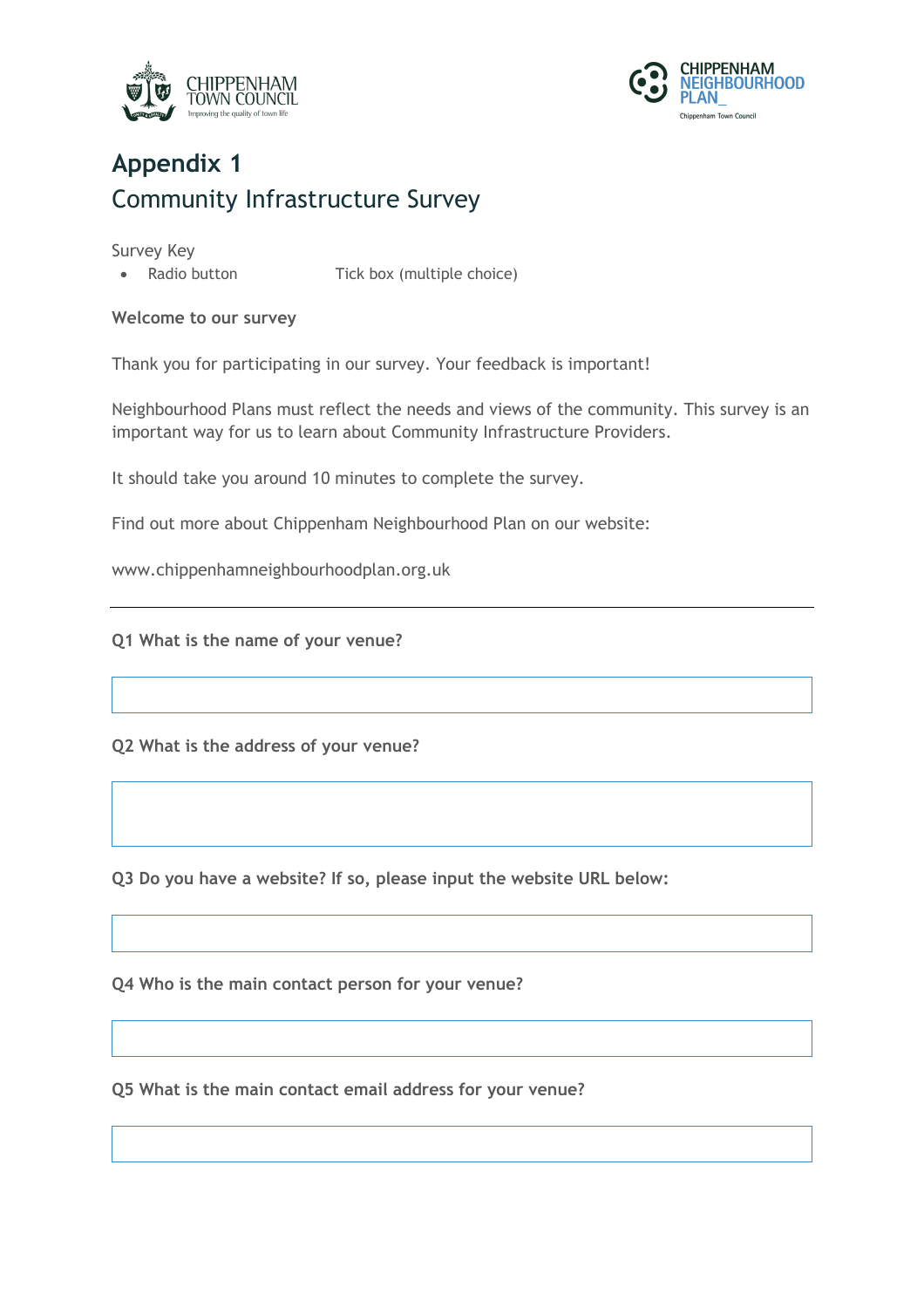



**Q6 What is your venue primarily used for?**

#### **Q7 Who are your main customers or participants?**

**Q8 How long has your venue been operating?**

- 0-2 years
- 2-4 years
- 4-6 years
- 6-8 years
- 8-10 years
- $\bullet$  10+ years

**Q9 What kind of organisation are you?**

- Private
- Community/charity
- Religious
- Other (Please specify)

**Q10 Do you own (including with a mortgage) your facilities and premises?**

- Yes
- No

**Q11 Do you rent or sublet your facilities or premises?**

- Yes
- No

**Q12 Do you expect to be operating in 5 years' time?**

- Yes
- No

**Q13 If you answered 'no' to the question above, why do you expect that your organisation will cease operating?**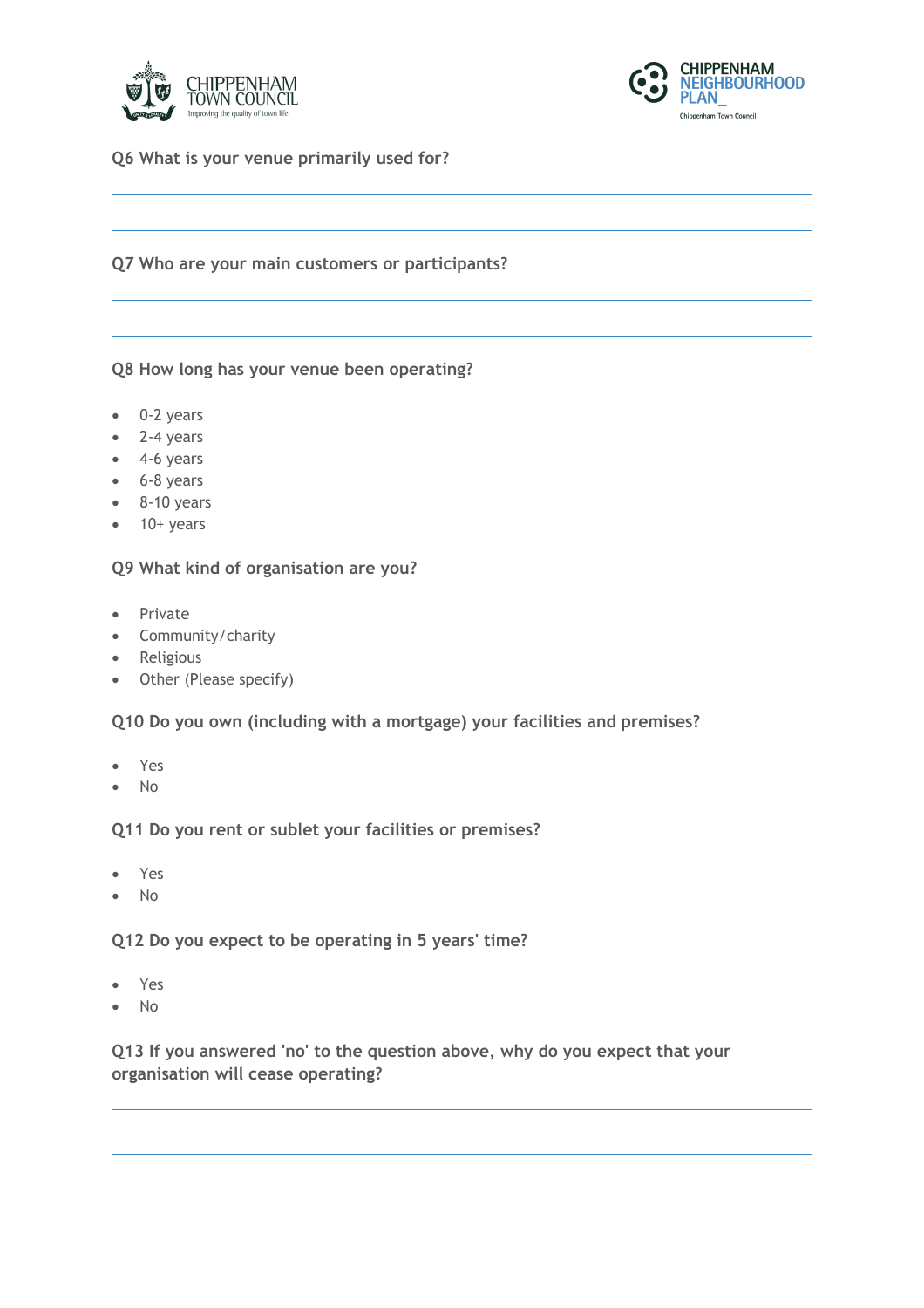



#### **Q14 Please choose the description below that best describes your current operations:**

- We have too many customers/participants and the demand is more than we can meet
- We have a good number of customers/participants and our facility is in operation most of the time
- We do not have enough customers/participants and we have spare capacity

#### **Q15 Would you like to move to a new building or site?**

- Yes
- No

**Q16 If you would like to move to a new site, what would you be looking for?**

**Q17 If you would like to move to a new building or site, what would need to happen to allow you to do so?**

**Q18 If you are currently moving to another site, why are you moving?**

**Thank you for participating in this survey**

Your input is valued and will help us shape the Neighbourhood Plan for Chippenham. For more information about Chippenham Neighbourhood Plan, please visit our website: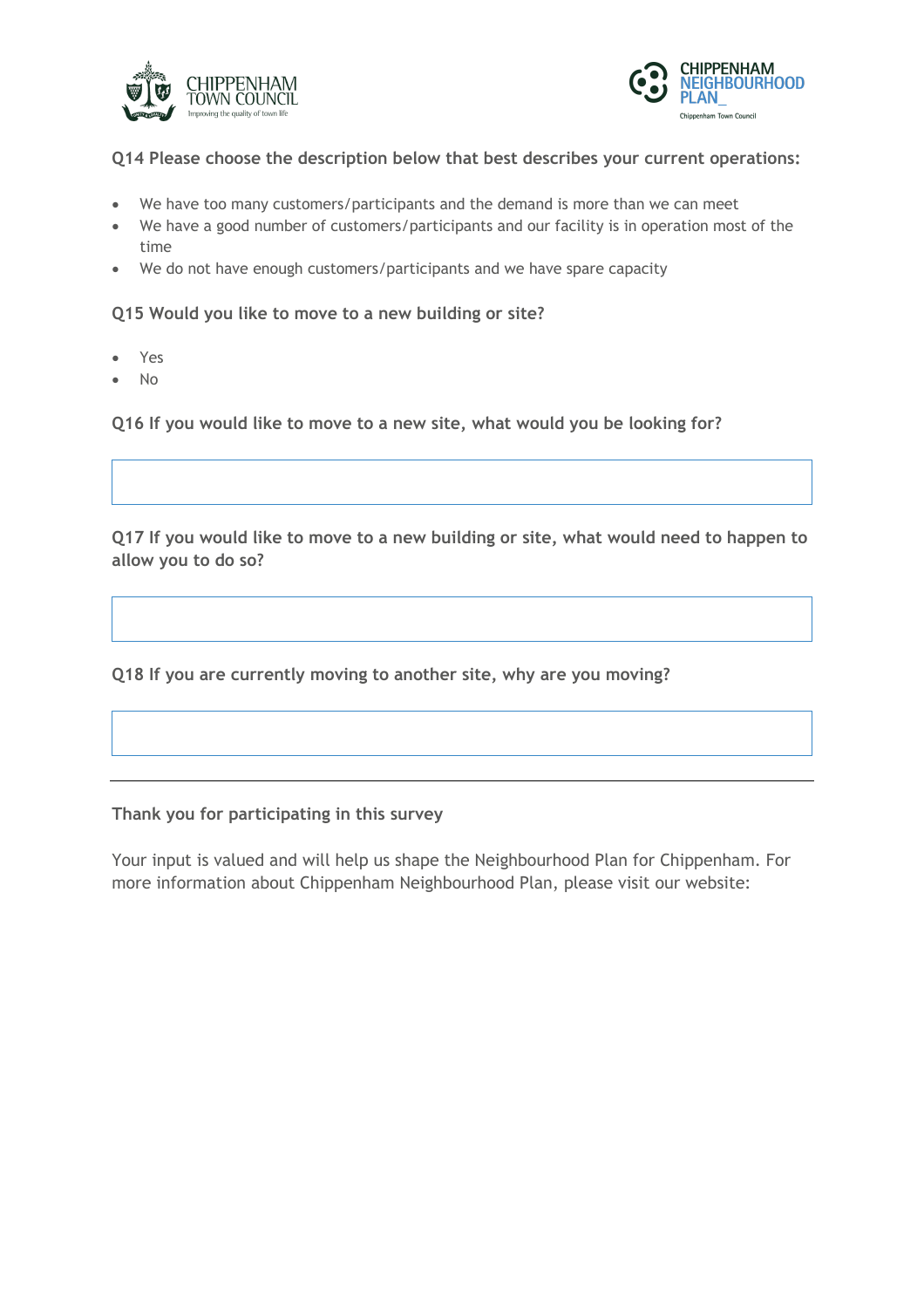



### **Appendix 2** Q6 (Open ended responses)

**What is your venue primarily used for?**

- Yoga and Pilates
- Church worship, church groups during the week, other groups during the week hiring different rooms.
- Workshops, classes meetings and parties
- "Theatre shows
- Music Concerts
- Ballet
- Community productions
- Private celebration functions
- Wakes
- Weddings
- Meetings both private and Council
- Community activities and groups
- It is available for hire for classes, regular community groups and private hire events.
- Sports Facility
- Providing facilities, tuition and events for groups such as choirs and Town band, Theatre groups, Yoga, Pilates, Tai Chi, Art classes, Folk Festival and various community activities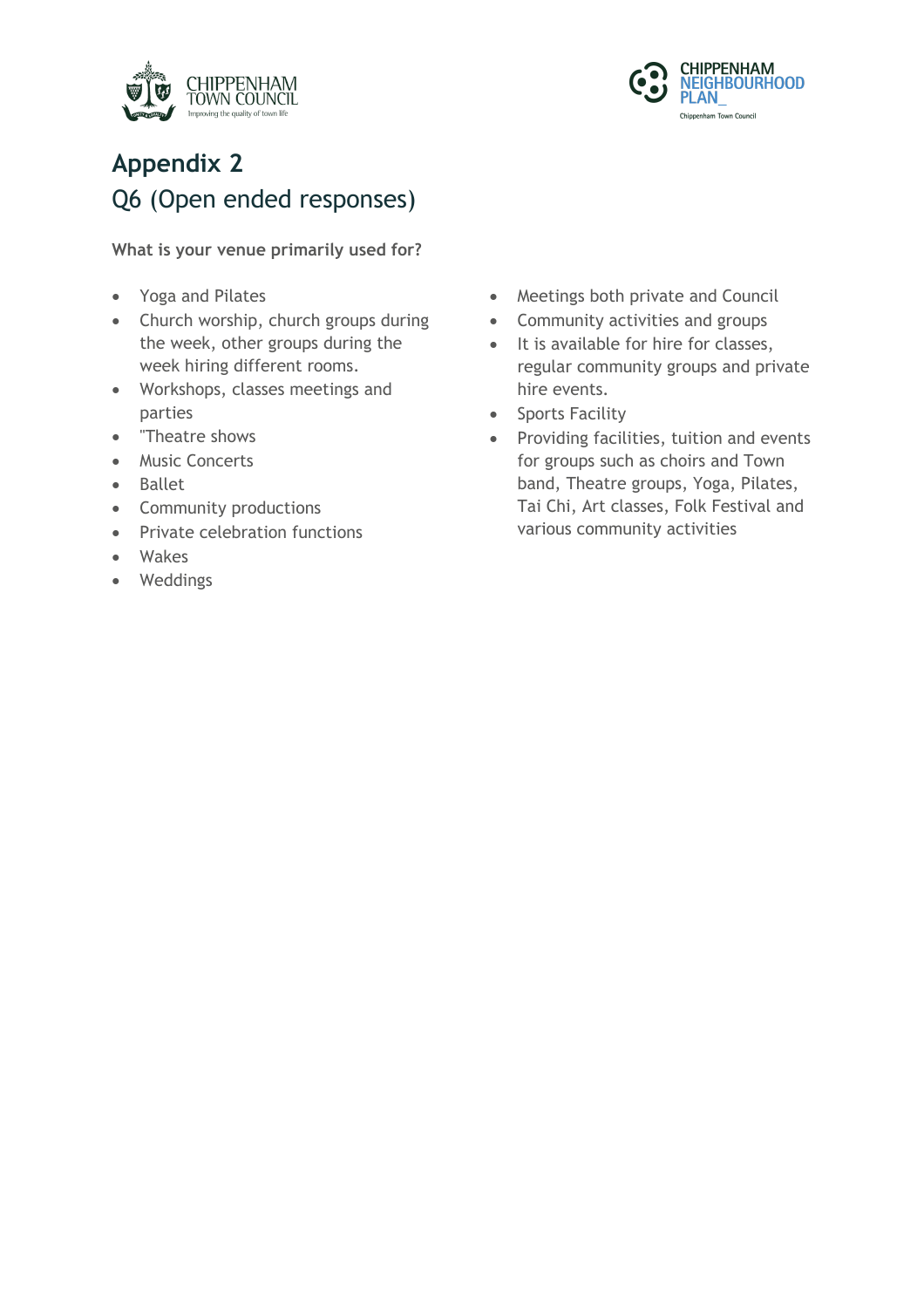



### **Appendix 2** Q7 (Open ended responses)

#### **Who are your main customers or participants?**

- Adults who practice yoga and pilates
- Local people: members of church, attendees of various church groups during the week, clients of various other groups meeting during the week.
- Local groups, businesses and individuals
- "Members of the public
- Local businesses
- Councils
- NHS"
- Various community groups and businesses
- At present we have 3 regular classes and host the Chippenham Day Centre. We are looking to expand our regular users, the hall has only been reopened for a year after an extensive refurbishment.
- Age range from 4 75 both male and female
- Members of the groups above and general public for events and open activities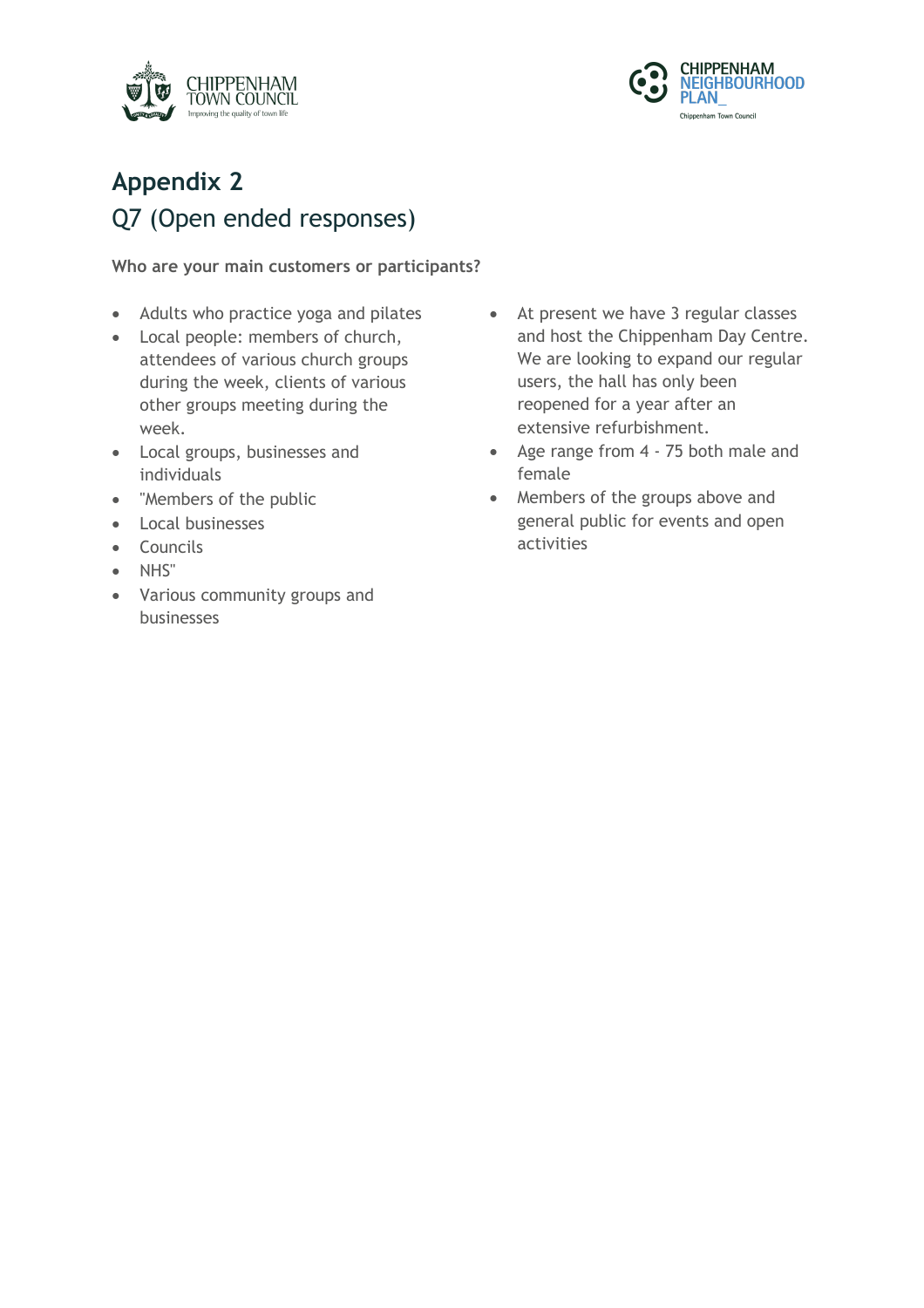



### **Appendix 2** Q13 (Open ended responses)

**If you answered 'no' to the questions above, why do you expect that your organisation will cease operating?**

• Lets say I hope to still be operating. Who knows how long we will be in lock down with the coronavirus pandemic. Could be months or even longer.